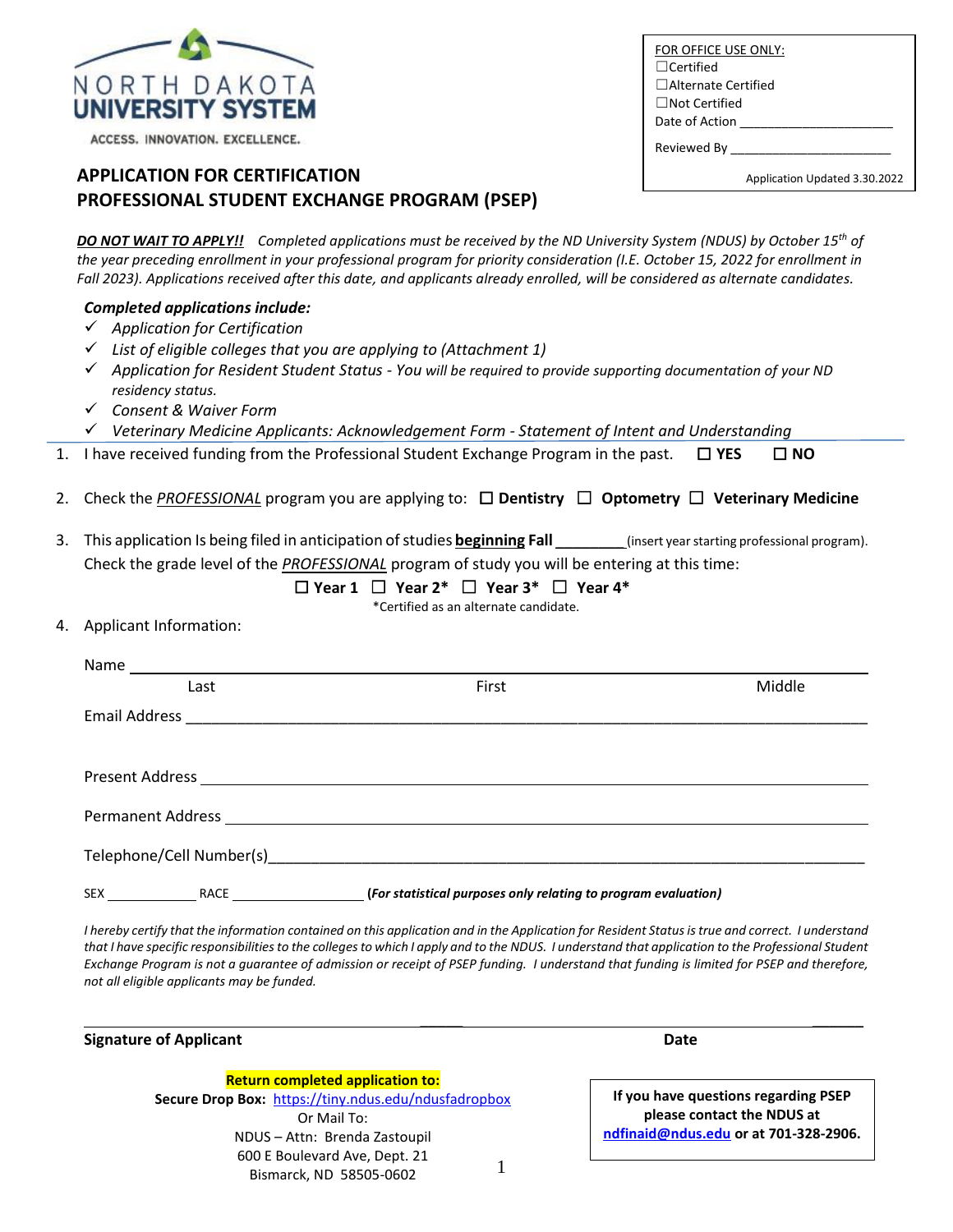**Printed Name** \_\_\_\_\_\_\_\_\_\_\_\_\_\_\_

**Last Contract Contract Contract Contract Contract Contract Contract Contract Contract Contract Contract Contract Contract Contract Contract Contract Contract Contract Contract Contract Contract Contract Contract Contract** 

### **PROFESSIONAL STUDENT EXCHANGE PROGRAM APPLICATION LIST OF ELIGIBLE COLLEGES – ND PSEP PROGRAM**

### *Check all that you intend to apply to:*

## **WICHE INSTITUTIONS**

All WICHE Institution PSEP support fee rates are set by the WICHE Commission.

### **DENTISTRY**

| AZ        | A.T. Still University, Mesa, AZ                            |  |
|-----------|------------------------------------------------------------|--|
| AZ        | Midwestern University, Glendale Campus, Glendale, AZ       |  |
| CA        | Loma Linda University, Loma Linda, CA                      |  |
| CA        | University of California, Los Angeles, CA                  |  |
| CA        | University of California, San Francisco, CA                |  |
| CA        | University of Southern California, Los Angeles, CA         |  |
| CA        | University of the Pacific, San Francisco, CA               |  |
| CA        | Western University of Health Sciences, Ponoma, CA          |  |
| CO        | University of Colorado Anschutz Medical Campus, Denver, CO |  |
| <b>NV</b> | University of Nevada, Las Vegas, NV                        |  |
| OR.       | Oregon Health & Science University, Portland, OR           |  |
| UT        | Roseman University of Health Sciences, South Jordan, UT    |  |
| UT        | University of Utah, Salt Lake City, UT                     |  |
| <b>WA</b> | University of Washington, Seattle, WA                      |  |
| <b>NE</b> | ^Creighton University, Omaha, NE                           |  |
| <b>NE</b> | <b>AUniversity of Nebraska Medical Center, Omaha, NE</b>   |  |
| WI        | <b>^Marquette University, Milwaukee, WI</b>                |  |

**^** These institutions have additional North Dakota contractual arrangements through WICHE at the WICHE support fee rate.

### **OPTOMETRY**

| AZ                                                  | Midwestern University, Glendale Campus, Glendale, AZ |  |
|-----------------------------------------------------|------------------------------------------------------|--|
| Marshall B. Ketchum University, Fullerton, CA<br>CA |                                                      |  |
| CA                                                  | Western University of Health Sciences, Ponoma, CA    |  |
| <b>OR</b>                                           | Pacific University, Forest Grove, OR                 |  |
| -IL                                                 | Allinois College of Optometry, Chicago, IL           |  |

**^** These institutions have additional North Dakota contractual arrangements through WICHE at the WICHE support fee rate.

#### **VETERINARY MEDICINE**

| AZ        | Midwestern University, Glendale, AZ         |  |
|-----------|---------------------------------------------|--|
| CO.       | Colorado State University, Fort Collins, CO |  |
| <b>OR</b> | Oregon State University, Corvallis, OR      |  |
| WA.       | Washington State University, Pullman, WA    |  |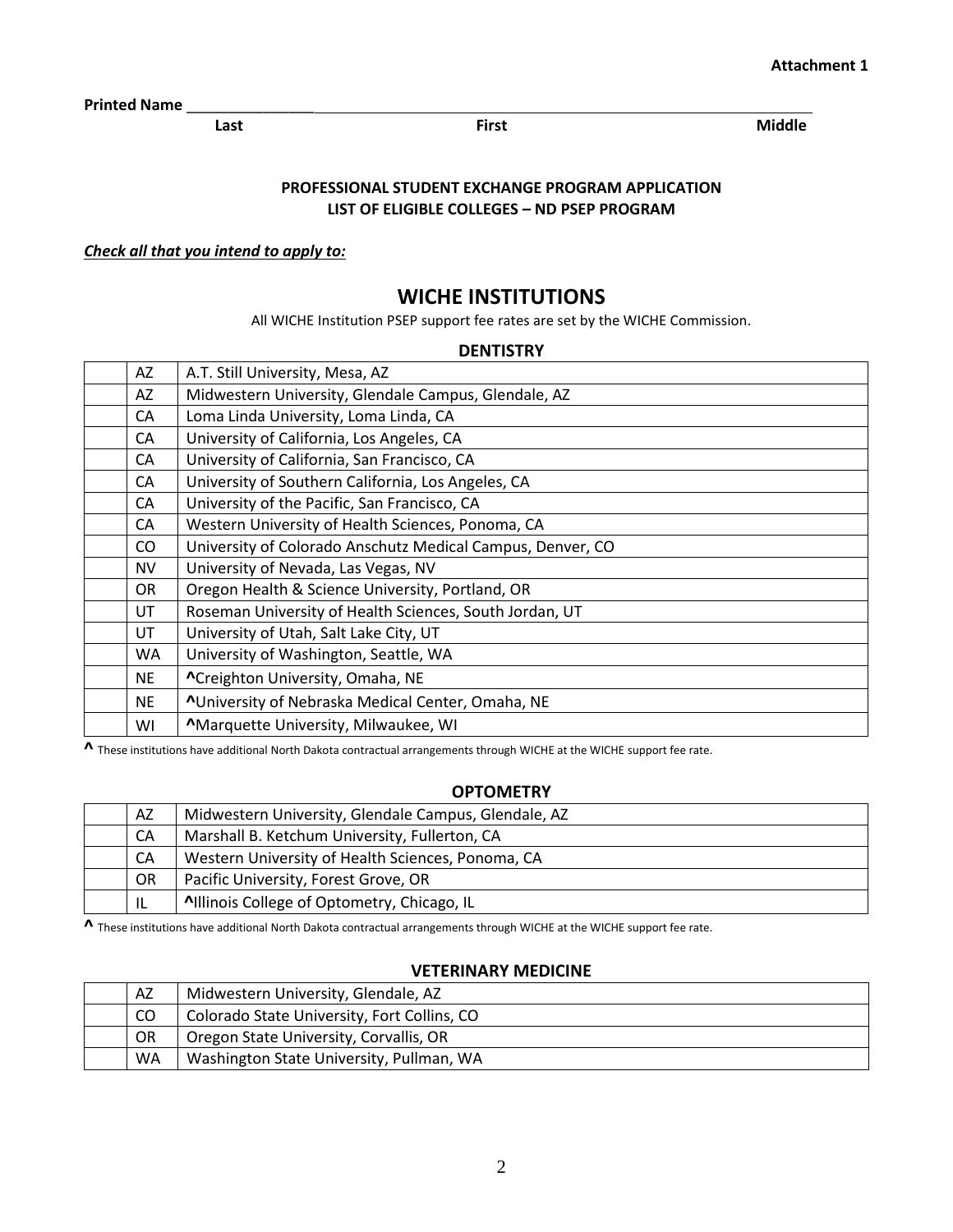**Printed Name** \_\_\_\_\_\_\_\_\_\_\_\_\_\_\_\_\_\_\_\_\_\_\_\_\_\_\_\_\_\_\_\_\_\_\_\_\_\_\_\_\_\_\_\_\_\_\_\_\_\_\_\_\_\_\_\_\_\_\_\_\_\_\_\_\_\_\_\_\_\_\_\_\_\_

**Last Contract Contract Contract Contract Contract Contract Contract Contract Contract Contract Contract Contract Contract Contract Contract Contract Contract Contract Contract Contract Contract Contract Contract Contract** 

## **PROFESSIONAL STUDENT EXCHANGE PROGRAM APPLICATION LIST OF ELIGIBLE COLLEGES – ND PSEP PROGRAM**

*Check all that you intend to apply to:*

# **NON-WICHE INSTITUTIONS**

## **DENTISTRY**

| *MN | *University of Minnesota, Minneapolis, MN |
|-----|-------------------------------------------|

## **VETERINARY MEDICINE**

|                                                   | *IA | *Iowa State University, Ames, IA                                              |
|---------------------------------------------------|-----|-------------------------------------------------------------------------------|
| *Kansas State University, Manhattan, KS<br>$*$ KS |     |                                                                               |
|                                                   |     | (Large animal veterinary medicine applicants receive priority consideration.) |
|                                                   | *MN | *University of Minnesota, St. Paul, MN                                        |

\* These institutions are not WICHE schools, however, separate professional student exchange agreements are established with them. Support fee rates are determined by the contracts established with each institution.

# **ND Residency Documentation**

Residency for the purposes of the PSEP must be established at least 1 year prior to the priority certification date of October 15 of the year before enrollment in the professional program. In addition to the Application for Resident Student Status that follows, you must provide supporting documentation of your ND residency. Please attach one or more of the following examples of ND residency with your application.

Examples of forms of verification (which must contain the applicant's name and ND address) could include (but are not limited to):

- Applicant's North Dakota driver's license or ND State identification card
- Applicant's motor vehicle registration
- Applicant's previous year ND state resident tax return (Note: Being claimed as a dependent on a parent's tax return is generally not sufficient to establish ND residency, as graduate students are considered independent under the applicable federal Title IV regulations.)
- Apartment lease(s) or home purchase agreement(s) from the past 12 months (Note: *A lease or home purchase agreement is only sufficient as a secondary form of proof. This cannot be the single source of proof since the home could be vacation property, etc. while the residency is maintained in another state.)*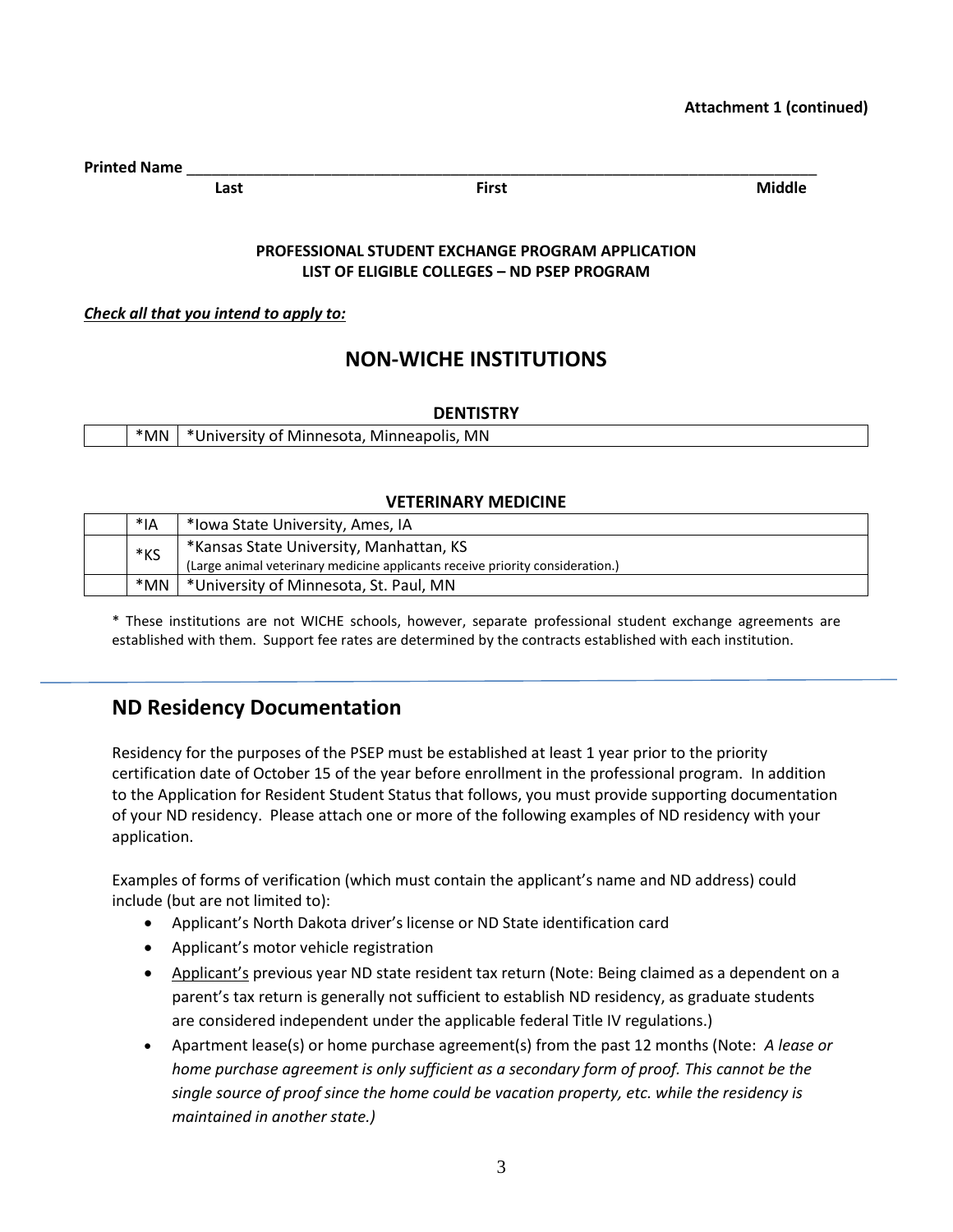

ACCESS. INNOVATION. EXCELLENCE.

#### **RETURN FORM TO:**

North Dakota University System 600 E Boulevard Avenue, Dept. 21 Bismarck, ND 58505-0602

| FOR OFFICE USE ONLY:       |                          |  |
|----------------------------|--------------------------|--|
| Application Approved _____ |                          |  |
| Not Approved __            |                          |  |
| Date of Action             |                          |  |
| <b>Reviewing Party</b>     |                          |  |
| Reciprocity<br>WI IE       | <b>PSEP</b><br>Residency |  |

# **NORTH DAKOTA UNIVERSITY SYSTEM Application for Resident Student Status**

#### **A. Introduction**

**(Before filling in blanks, read the following carefully.)** The representations made in this application are made for the purpose of determining legal residency for tuition purposes. All statements are subject to investigation and verification. Any false statement or omission made for the purpose of misleading or defrauding an institution constitutes grounds for expulsion and is punishable as a Class A Misdemeanor (for which the maximum penalty is one year's imprisonment or a \$1,000 fine or both).

|    | Full Name of Student           |        |       |     |            |
|----|--------------------------------|--------|-------|-----|------------|
| 2. | Home Address (No PO Box)       |        |       |     |            |
|    | Note: PO Box is not acceptable | street |       |     |            |
|    | in determining ND residency    | city   | state | zip | telephone# |
|    | <b>Current Mailing Address</b> |        |       |     |            |
|    |                                | street |       |     |            |
|    |                                | city   | state | zip | telephone# |

3. List all institutions of higher education that you have attended during the last three years, the dates of attendance at each, and whether you paid a resident or nonresident tuition (indicate N/A on that line if no distinction was made by the institution).

| <b>Institution</b>                   | <b>Dates of Attendance</b> | <b>Resident or Nonresident</b> |
|--------------------------------------|----------------------------|--------------------------------|
|                                      |                            |                                |
|                                      |                            |                                |
| What is your country of citizenship? |                            |                                |

If other than U.S., state the type, number, and date of issue of your current visa.

5. Name of school attending in next academic year:

#### **B. Resident Student Status**

I claim residency for tuition purposes because (check the section (or sections) under which you qualify and supply all information requested for that section):

a. I am a person whose custodial parent, guardian, or parents has been a legal resident of North Dakota for 12 months immediately prior to the beginning of the academic term.

| Name of custodial parent or guardian |  |
|--------------------------------------|--|
| Address (last 12<br>. months         |  |

 b. I am 18 years of age or older and have been a legal resident of North Dakota for 12 months immediately prior to the beginning of the academic term. Address (last 12 months)

**Please complete page 2**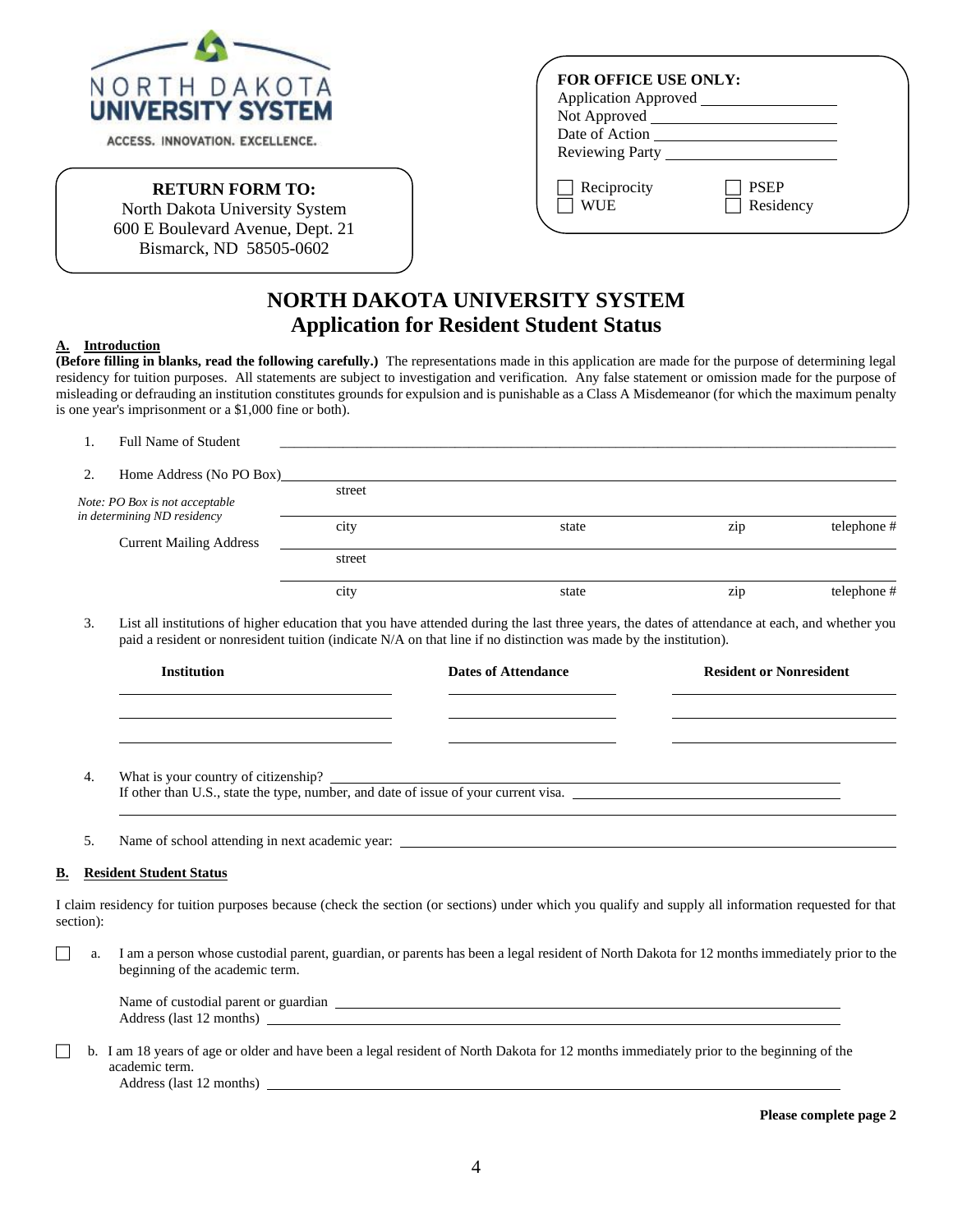| $\Box$ | c.           | I am a dependent child whose parent or guardian has been a legal resident of North Dakota for 12 months immediately prior to the beginning<br>of the academic term or resides in the state with the intent to establish residency in the state for a period of years. (Attach copy of first<br>page of parent's most recent federal income tax return.)                                                                       |  |  |  |  |
|--------|--------------|-------------------------------------------------------------------------------------------------------------------------------------------------------------------------------------------------------------------------------------------------------------------------------------------------------------------------------------------------------------------------------------------------------------------------------|--|--|--|--|
|        |              | Parent's Address                                                                                                                                                                                                                                                                                                                                                                                                              |  |  |  |  |
|        |              | If parent has resided in North Dakota for less than 12 months:                                                                                                                                                                                                                                                                                                                                                                |  |  |  |  |
|        |              | Date moved to North Dakota                                                                                                                                                                                                                                                                                                                                                                                                    |  |  |  |  |
|        | d.           | I graduated from a North Dakota high school.                                                                                                                                                                                                                                                                                                                                                                                  |  |  |  |  |
|        |              |                                                                                                                                                                                                                                                                                                                                                                                                                               |  |  |  |  |
|        | e.           | I am a full-time active-duty member of the armed forces, a member of a North Dakota national guard unit, or a member of the armed<br>forces reserve component stationed in North Dakota.                                                                                                                                                                                                                                      |  |  |  |  |
|        |              | Branch <b>Example 2018</b> and 2018 and 2019 and 2019 and 2019 and 2019 and 2019 and 2019 and 2019 and 2019 and 2019 and 2019 and 2019 and 2019 and 2019 and 2019 and 2019 and 2019 and 2019 and 2019 and 2019 and 2019 and 2019 an                                                                                                                                                                                           |  |  |  |  |
|        |              | Expected date of termination of that assignment _________________________________                                                                                                                                                                                                                                                                                                                                             |  |  |  |  |
|        | f.           | I am a spouse or a dependent of a full-time active-duty member of the armed forces, or a member of a North Dakota national guard unit, or<br>a member of the armed forces reserve component stationed in North Dakota. (If you are a dependent child, attach the first page of your<br>parent's most recent federal income tax return.)                                                                                       |  |  |  |  |
|        |              |                                                                                                                                                                                                                                                                                                                                                                                                                               |  |  |  |  |
|        |              |                                                                                                                                                                                                                                                                                                                                                                                                                               |  |  |  |  |
|        |              | Expected date of termination of that assignment                                                                                                                                                                                                                                                                                                                                                                               |  |  |  |  |
|        | g.           | I am a veteran as defined in NDCC Section 37-01-40, or the spouse or dependent of a veteran who is eligible to transfer entitlement under<br>the Post 9-11 Veterans Educational Assistance Act of 2008 [38 U.S.C. 3301], or a covered individual as defined by 38 U.S.C. 3679.(Attach<br>a copy of the veteran's DD Form 214).                                                                                                |  |  |  |  |
|        | h.           | I am a benefitted employee of the North Dakota University System, or the spouse or dependent thereof. (If you are a dependent child,<br>attach the first page of your parent's most recent federal income tax return.)                                                                                                                                                                                                        |  |  |  |  |
|        |              | <b>Institution</b>                                                                                                                                                                                                                                                                                                                                                                                                            |  |  |  |  |
|        | i.           | I am married to a person who is a resident for tuition purposes (complete this section only if you do not qualify under one of the above<br>sections).                                                                                                                                                                                                                                                                        |  |  |  |  |
|        |              | Name of spouse Name of spouse<br>Address __                                                                                                                                                                                                                                                                                                                                                                                   |  |  |  |  |
|        | $\mathbf{1}$ | I was a legal resident of this state for at least 3 consecutive years within 6 years prior to the beginning of the academic term (complete this<br>section only if you do not qualify under one of the above sections).<br>List all places and dates of residence during the past 6 years:                                                                                                                                    |  |  |  |  |
|        | k.           | I am a child, stepchild, widow, or widower of a veteran who was killed in action or died from wounds or other service-connected causes,<br>was totally disabled as a result of service-connected causes, died from service-connected disabilities, was a prisoner of war, or was declared<br>missing in action. (If you are a dependent child, attach the first page of your parent's most recent federal income tax return.) |  |  |  |  |
|        |              |                                                                                                                                                                                                                                                                                                                                                                                                                               |  |  |  |  |
|        |              |                                                                                                                                                                                                                                                                                                                                                                                                                               |  |  |  |  |
|        |              | I hereby certify that the foregoing answers to the above questions are to the best of my knowledge and belief, true and correct; and that they accurately<br>reflect my status at the present time. I understand that additional documentation may be required to establish my residency.                                                                                                                                     |  |  |  |  |

**\_\_\_\_\_\_\_\_\_\_\_\_\_\_\_\_\_\_\_\_\_\_\_\_\_\_\_\_\_\_\_\_\_\_\_\_\_\_\_\_\_\_\_\_\_\_\_\_\_\_\_\_\_\_\_\_\_\_\_\_\_ \_\_\_\_\_\_\_\_\_\_\_\_\_\_\_\_\_\_\_\_\_\_\_\_**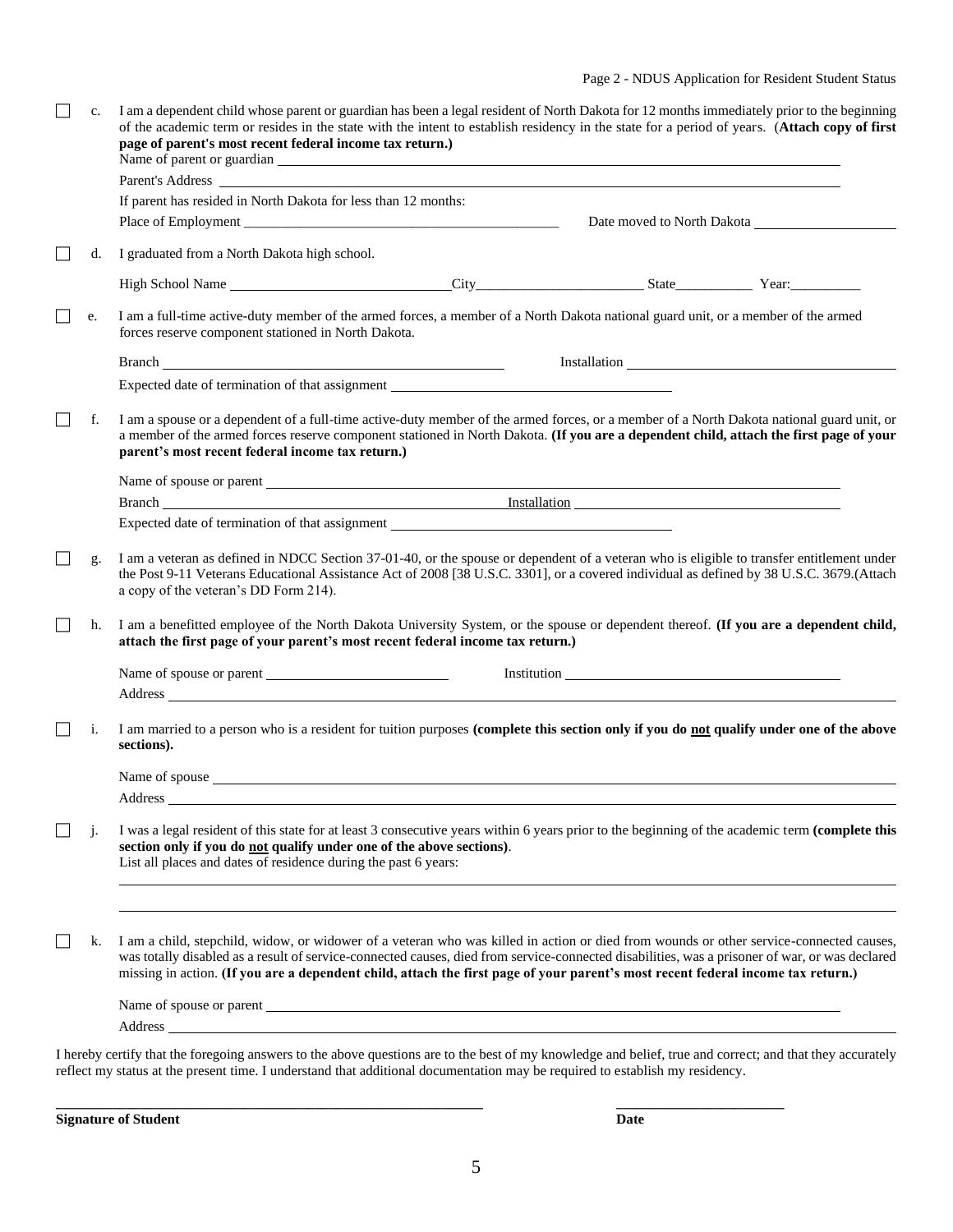## **PSEP – CONSENT & WAIVER FORM To Transfer Student Records through the Student Exchange Program**

**Western Interstate Commission for Higher Education 3035 Center Green Drive, Boulder, Colorado 80301 Tel: (303) 541-0214**

*PURPOSE FOR REQUESTING STUDENT SIGNATURE ON CONSENT AND WAIVER FORM:* Public Law 93-380, the Federal Family Educational Rights and Privacy Act of 1974, requires all who hold custody of student records to insure protection of personally identifiable information. Administration of WICHE Student Exchange Program requires the exchange of educational information about student applicants in order to provide for consideration of enrollment and transfer of funds by the state in the case of admission by the school. In order to facilitate exchange of necessary documents, the student applicant is asked to sign a "Consent and Waiver" statement.

Student willingness to sign a consent statement is not a requirement for participation in the program.

*DESCRIPTION OF USE OF PERSONAL RECORDS:* The program collects and uses information concerning student eligibility for the program; admission; enrollment; academic progress; graduation and/or termination from the professional program; and payment of fees by the state through WICHE to the receiving school.

• I understand that it is necessary to process student records in order to carry out the purpose of the Student Exchange Program, providing access to educational opportunities for residents of the western states.

• I understand that the record-keeping process requires preparation, transmission, receipt, filing, and reporting of information appropriate to the effectiveness and continuity of the program.

• I hereby consent to the transfer of personally identifiable educational records between and among the participants in the Student Exchange Program of the Western Interstate Commission for Higher Education to include the following:

Information concerning student eligibility, acceptance, and educational attainment Information concerning fees paid by the sending state through WICHE **t**o the receiving school

Lists of applicants certified as eligible for support

Admissions reports, withdrawal reports, and annual reports for WICHE Exchange Students

Support Agreement forms and invoices

Special letters of inquiry and response as required to address questions and concerns identified by program participants

• I understand that the information referred to herein will be available only to Student Exchange Program staff members, designated institutional officials, and sending state officials as required to carry out their official duties.

• I further *consent* to the transfer of all or a portion of the above educational records to admissions officers and certifying officers as required to accommodate the needs of the Student Exchange Program provided that the officers receiving the information will not permit any other party to have access to such information without the express written consent of the undersigned.

*You are encouraged to keep a copy of all PSEP application documents for your records.*

This information is exchanged between and among the certifying office of the student's home state; the staff of the Student Exchange Program, Western Interstate Commission for Higher Education; and the professional school(s) to which the student makes application and is admitted. The WICHE Commissioners of the sponsoring state may also review applications to consider eligibility of student(s).

Periodic accounting for the Student Exchange Program in the state and in the region may result in publication of reports which may contain the student's name, home address, year of enrollment, enrolling institution, and money spent by the state to support the student's effort to reach an educational objective.

*NOTIFICATION CONCERNING STUDENT ACCESS TO PERSONAL RECORDS:* Any student participant or applicant for participation in the Student Exchange Program has access to his/her personal records maintained as a part of the exchange activity. He/she may inspect and/or receive copies at a cost not to exceed the actual cost of reproduction.

## **CONSENT AND WAIVER**

• I hereby *waive* my right to receive specific notification of the transfer of such records. I understand that personally identifiable educational records will be used only to the extent necessary to carry out the purposes of the Student Exchange Program including reasonable research studies necessary to evaluate and improve the program. Any general research report of information that might prove harmful or embarrassing will be included only when anonymity is preserved. Use of the information will be permitted only when, in the judgment of the Student Exchange Program director or other designated staff member, the request for information is wholly consistent with my best interests and the purposes of the Student Exchange Program.

• I understand that a log will be maintained to identify access to my records which is permitted pursuant to law, and this information will be available to me upon appropriate request. A locked file will be maintained for the regular storage and protection of personal educational records.

| (Please print)           |          |       |  |  |  |
|--------------------------|----------|-------|--|--|--|
|                          |          |       |  |  |  |
| <b>Permanent Address</b> | (Street) |       |  |  |  |
| (City)                   | (State)  | (Zip) |  |  |  |
| Date                     |          |       |  |  |  |